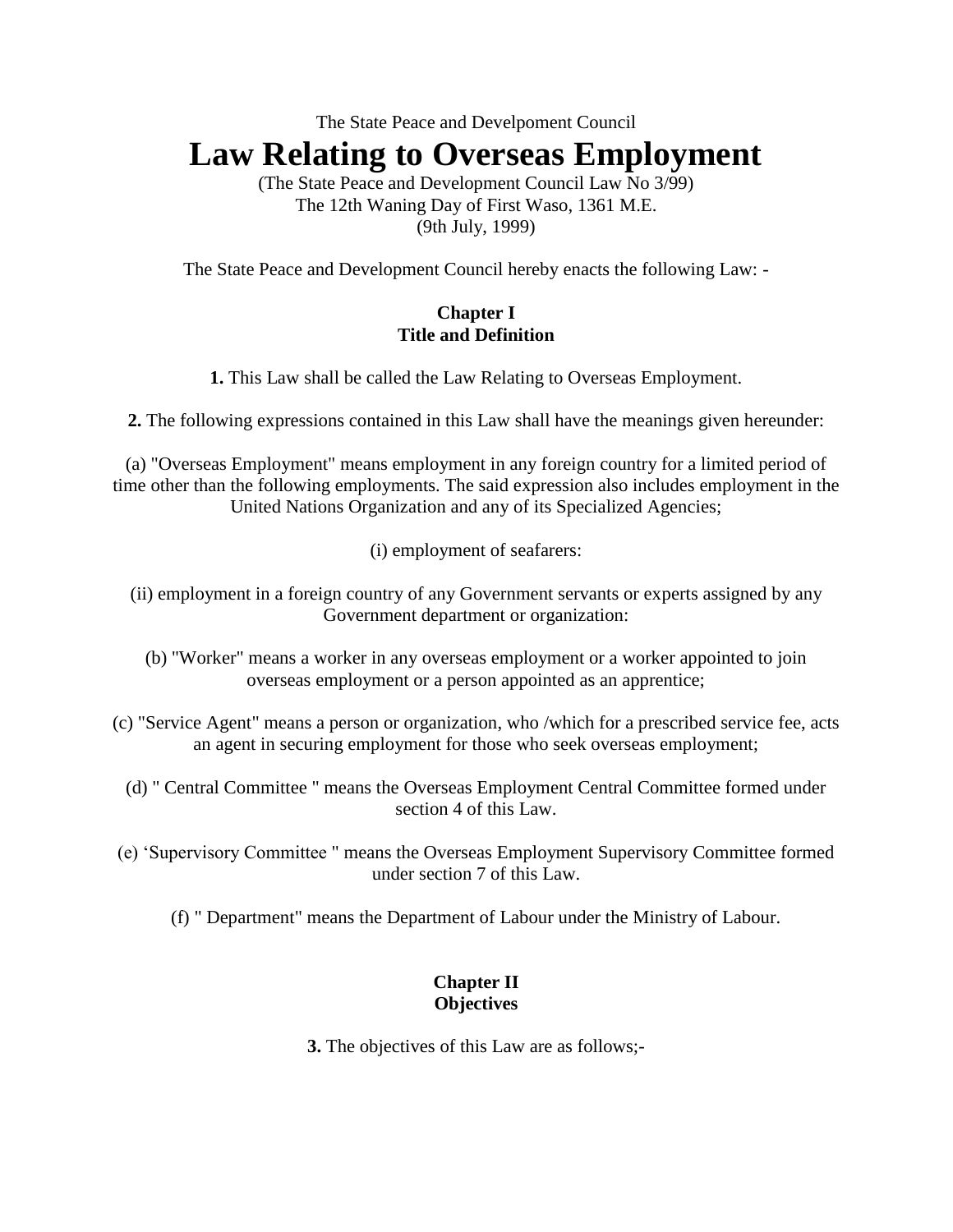(a) to enable the beneficial and systematic utilization of human resources of the State for building a modern and developed State;

- (b) to enable those seeking overseas employment to get employment opportunities and to secure such employment systematically;
- (c) to ensure that there is no loss of the rights and privileges of workers and that they receive the rights they are entitled to;
- (d) to enable the systematic utilization within the country of the knowledge experience and skills gained abroad, according to the type of overseas employment undertaken,

## **Chapter III Formation of the Central Committee and the Functions and Duties thereof**

**4.** The Ministry of Labour-

(a) shall, with the approval of the Government, form the Overseas Employment Central Committee comprising the following persons :

| (1) | Minister<br>Ministry of Labour                                                        | Chairman        |
|-----|---------------------------------------------------------------------------------------|-----------------|
| (2) | Deputy Minister<br>Ministry of Labour                                                 | Vice - Chairman |
| (3) | <b>Deputy Ministers</b><br>from the relevant Ministries                               | <b>Members</b>  |
| (4) | <b>Heads of Government Departments</b><br>and Organizations related to Labour Affairs | <b>Members</b>  |
| (5) | Luminaries in respect of<br><b>Labour Affairs</b>                                     | <b>Members</b>  |
| (6) | Suitable Citizens                                                                     | <b>Members</b>  |
| (7) | <b>Director General</b><br>Department of Labour                                       | Secretary       |

(b) may reconstitute the Central Committee formed under sub - section (a) as may be necessary.

**5.** A non - government Central Committee member is entitled to receive such remuneration as may be prescribed by the Ministry of Labour.

**6.** The duties and functions of the Central Committee are as follows -

(a) laying down policy relating to Overseas Employment for the systematic and beneficial utilization of human resources of the State.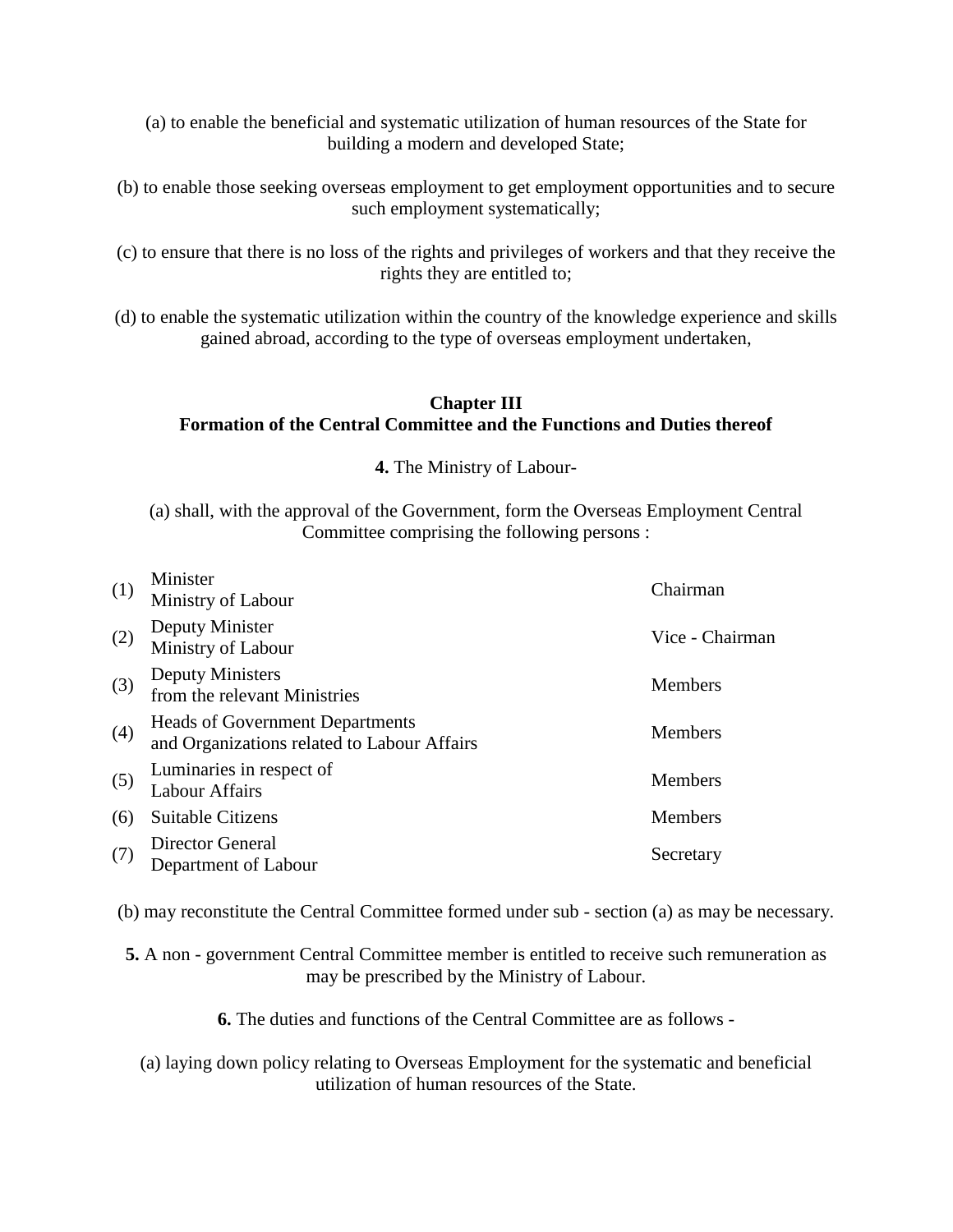(b) communicating and coordinating with local and foreign government departments, organizations and persons concerned, to implement the policy laid down in respect of securing overseas employment opportunities and obtaining employment;

(c) communicating and coordinating with Government departments, organizations and persons concerned to ensure that there is no loss of the rights and privileges of workers and that they receive the rights they are entitled to.

(d) giving guidance and supervision for the systematic utilization within the county of the knowledge, experience and skills gained abroad according to the type of overseas employment undertaken.

- (e) determining and declaring the countries, employment organizations and types of work for which overseas employment is not allowed;
- (f) giving guidance on matters relating to the issuance; cancellation or revocation subject to a time limit of the licence of Service Agents;

(g) prescribing, in accordance with the type of overseas employment the amount of service fee which the Department may collect and the amount of service fee the Service Agent is entitled to;

(h) performing other duties and functions which the Government may assign from time to time.

# **Chapter IV Formation of the Supervisory Committee and Functions and Duties thereof**

**7.** The Ministry of Labour -

(a) shall form the Overseas Employment Supervisory Committee with the Director General of the Department of Labour as the Chairman, suitable persons from the relevant Government departments and organizations as well as persons who are expert in labour matters as members to supervise the systematic functions of overseas employment;

(b) in forming under sub - section (a), may determine a Vice - Chairman and a Secret ~ry as may be necessary;

(c) may reconstitute the Supervisory Committee as may be necessary;

(d) may prescribe the honorarium which a Supervisory Committee member who is a non government servant may receive.

**8.** The duties and functions of the Supervisory Committee are as follows: - (a) implementing in accordance with the policy laid down by the Central Committee in respect of overseas employment;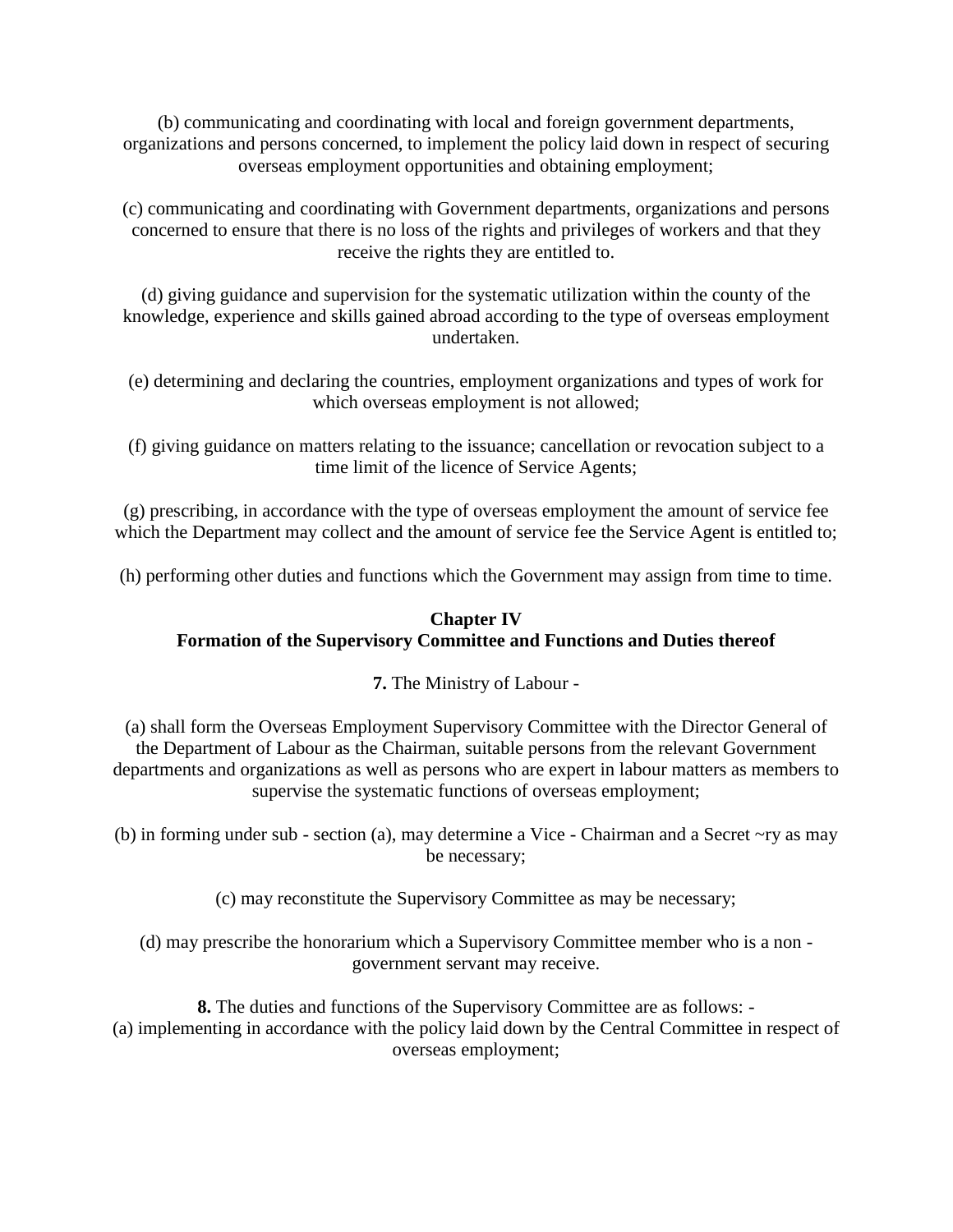(b) communicating with local and foreign government departments, organizations and persons, in order to avoid difficulties regarding access to overseas employment opportunities, securing of overseas employment and ensuring rights and privileges of the workers and damages arising out of employment.

(c) recruiting and selecting workers for overseas employment under arrangements of the Department and providing them with skill and training with the assistance of the Government departments and organizations and other persons;

(d) coordinating and correlating job proficiency training for overseas employment conducted by Government departments and organizations or any Service Agent and if necessary conducting such training under arrangements of the Department;

(e) giving decisions on matters relating to the issuance, cancellation or revocation subject to a time limit, the licence of Service Agents;

(f) forming and assigning duties to sub - committees for inspecting the functions of Service Agencies or Workers who are about to undertake overseas employment;

(g) communicating and coordinating with the relevant Government departments and organizations to prevent workers from taking up overseas employment without having registered under this Law;

- (h) coordinating with the relevant Government departments and organizations to facilitate the obtaining of passports and entry visas for workers;
- (i) preventing workers who are found unsuitable for overseas employment by the Inspections Sub - Committees, from departing to take up such employment;
	- (j) giving assistance for facilitating the systematic utilization within the country of the experience, knowledge and skill gained in the respective overseas employment;
	- (k) informing the relevant Government departments, organizations and Service Agents of overseas employment opportunities;
		- (l) supervising the collection of service fees prescribed by the Central Committee;
- (m) performing the functions and duties assigned by the Ministry of Labour from time to time.

## **Chapter V Registration**

**9.** (a) Overseas employment seekers shall register themselves as overseas employment seekers at the Department for the type of overseas employment for which compulsory registration is required by the Department.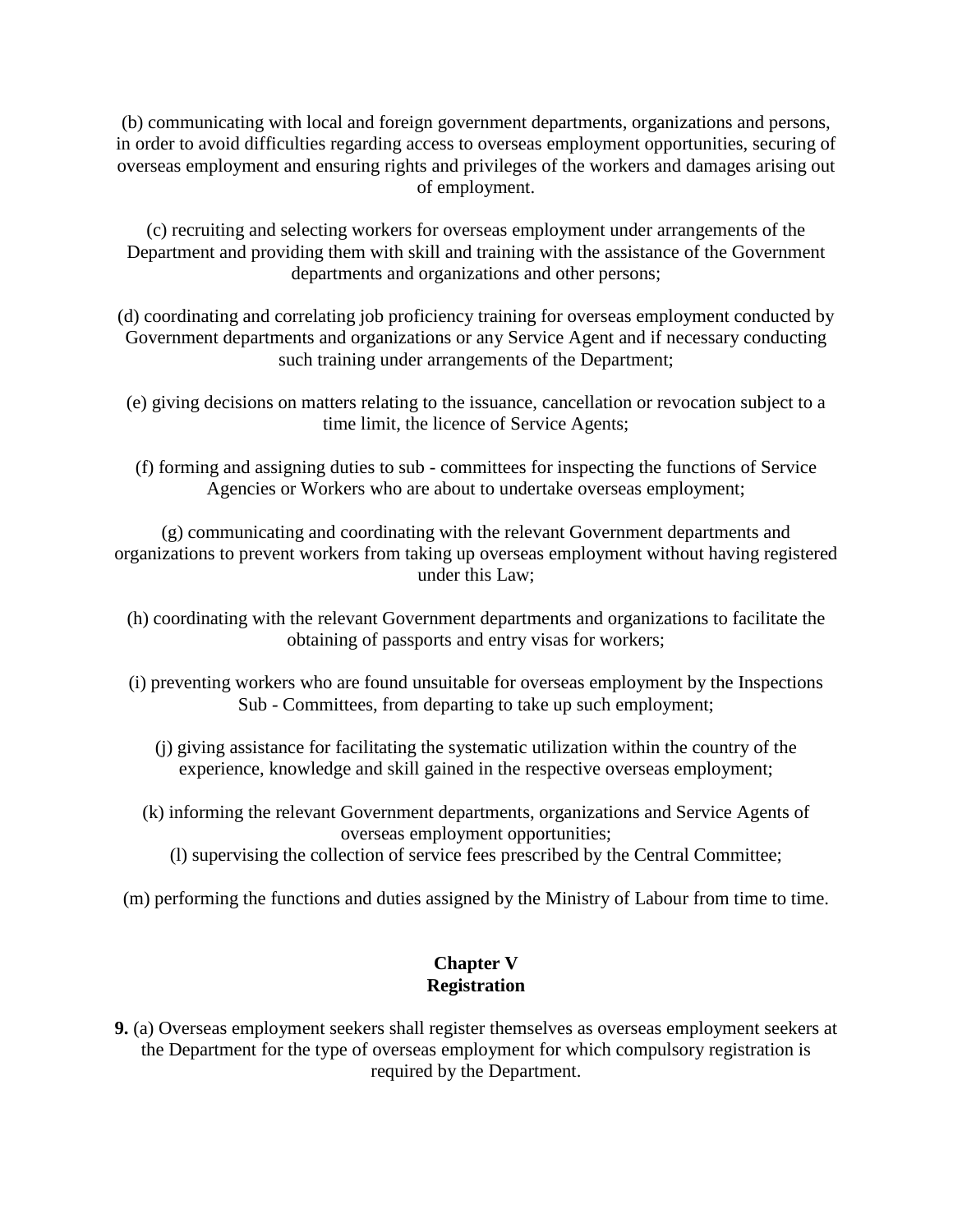(b) The Department shall communicate with local and foreign governments, organizations and persons to seek overseas employment opportunities for persons registered as overseas employment seekers.

(c) If a person registered as an overseas employment seeker obtains overseas employment, he shall be registered as a worker with the Department.

**10.** An overseas employment seeker who obtains overseas employment other than those for which the Department requires compulsory registration as overseas employment seeker, shall register as worker with the Department.

**11.** A person who, prior to coming into operation of this Law, has been in any overseas employment, after temporarily returning home, continues with the overseas employment, shall be registered as a worker with the Department, in accordance with the stipulations.

**12.** The Department shall ;

(a) open separately the Overseas Employment Seekers Register and the Workers Register and effect registration in accordance with the stipulations.

(b) issue a certificate of registration to a worker prior to his departure.

# **Chapter VI Service Agent Licence**

**13.** A person who wishes to carry out service agency business shall apply to the Department for issue of Service Agent Licence in accordance with the stipulations.

#### **14.** The Department-

(a) may, after scrutinizing the application for Service Agent Licence, issue a Service Agent Licence or refuse to issue the said licence with the confirmation of the Supervisory Committee.

- (b) shall, prior to issue of the Service Agent Licence, cause the prescribed Service Agent Licence fee to be paid, and after stipulating the conditions, issue the licence to the applicant.
- (c) may form, if necessary an investigation committee, or may appoint any appropriate officer to make the necessary investigations with regard to application for Agent Licence.

**15.** If a Service Agent Licence holder is found to have infringed any of the following, the Department may, with the confirmation of the Supervisory Committee, cancel the licence or revoke it subject to a time limit:

(a) violation of any condition of' the Service Agent Licence;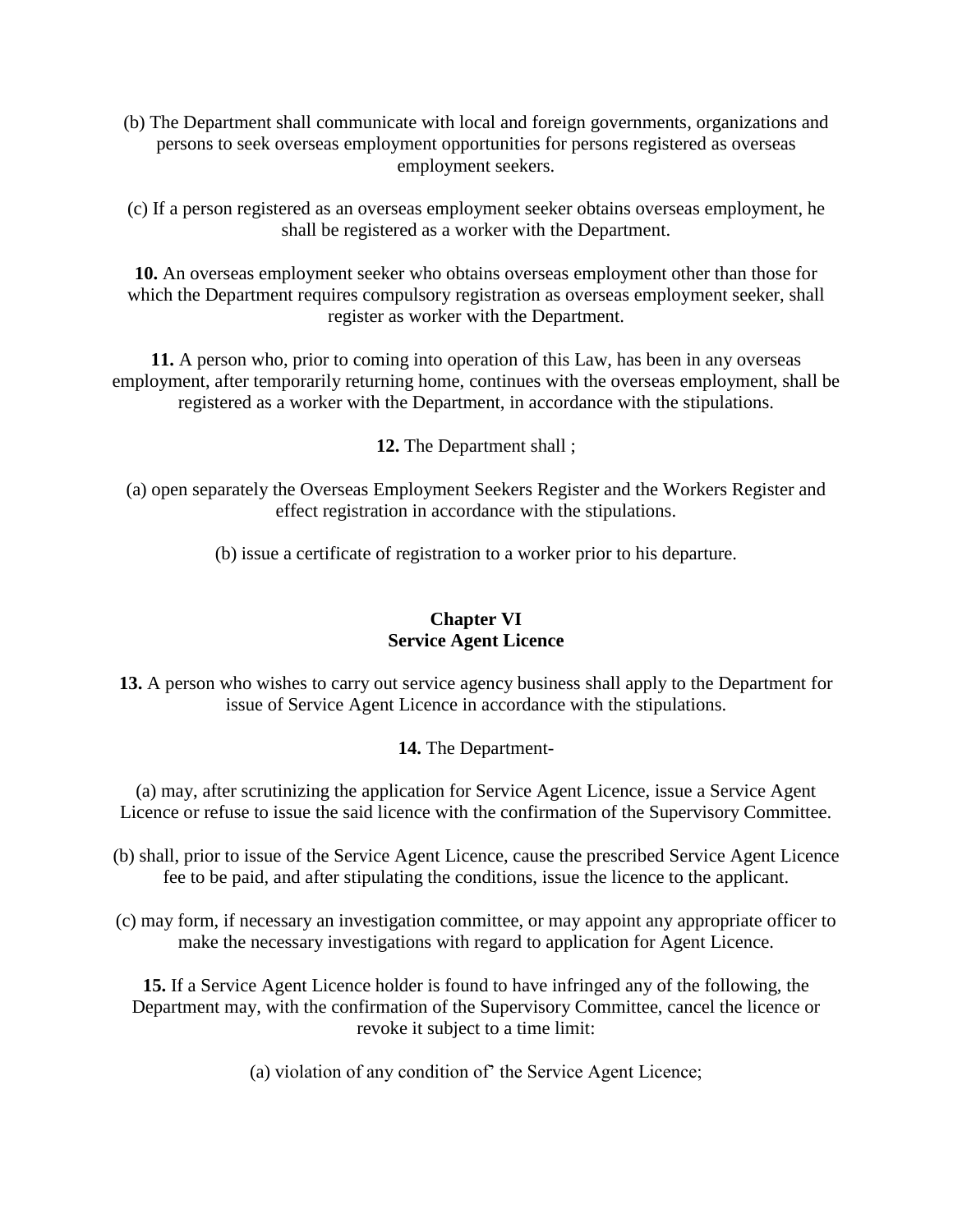- (b) failure to perform as promised by the Service Agent for the employment seeker or for the worker;
	- (c) transferring the Service Agent Licence without the permission of the Department;
		- (d) charging service fees in excess of the prescribed amount;
	- (e) failure to submit to the Department the accounts and information regarding overseas employment in accordance with the stipulations.

**16.** The Supervisory Committee may, with regard to cancellation of the Service Age it Licence or revocation subject to a time limit, form if necessary, an investigation committee or appoint a suitable officer to make the necessary investigation.

**17.** The Ministry of Labour shall determine by notification the Service Agent Licence tenure, licence fee, late fee, penalty and insurance premium.

# **Chapter VII Appeal**

- **18.** A person who is not satisfied with the following order or decision may appeal to the Minister of the Ministry of Labour within 60 days from the date of the order or the decision -
	- (a) the order or decision of the Department made with the confirmation of the Supervisory Committee issuing or refusing to issue the Service Agent Licence.
- (b) the order or decision of the Supervisory Committee cancelling the Service Agent Licence or revoking the Service Agent Licence subject to a time limit or prohibiting a worker from going abroad.
	- **19.** The decision of the Minister for Labour shall be final and conclusive.

#### **Chapter VIII The Duties and Rights of Workers**

**20.** A worker before going abroad:-

(a) shall undergo a medical examination as directed by the Supervisory Committee, and obtain a health certificate;

(b) shall have obtained a certificate of registration issued by the Department as supporting evidence.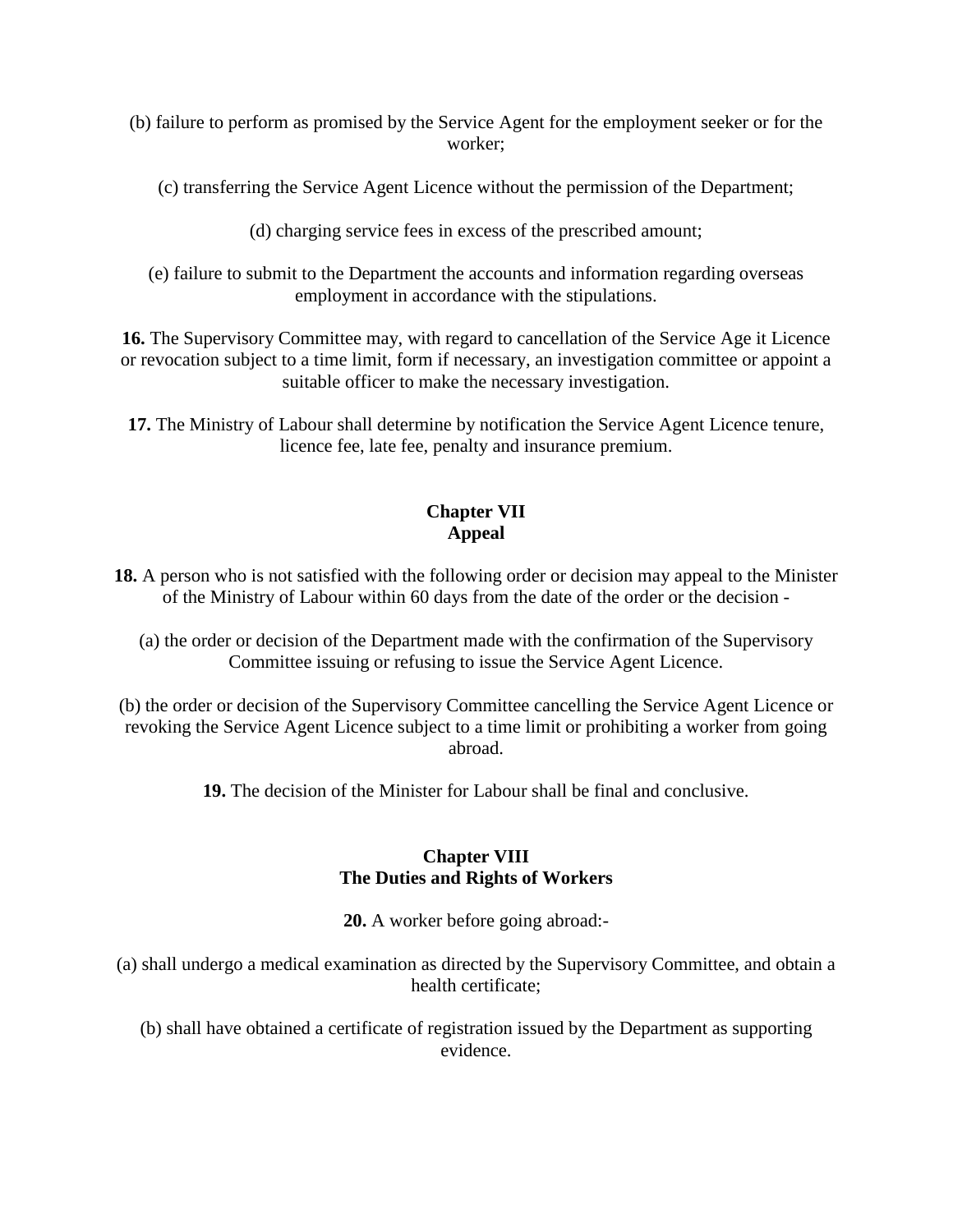**21.** A registered worker who has gone abroad and has been working there shall report any unusual condition of work to the Service Agent in accordance with the stipulations. If it is not a case of working there after communicating with the Service Agent he shall report to the Myanmar Embassy or to the Consular Office in accordance with the stipulations. If there are no such offices he shall report to the Department.

**22.** A worker who has returned to Myanmar and is about to go abroad to join overseas employment other than the present one he has been working in, shall depart only after complying with the provisions of section 20.

**23.** A worker shall pay the service fees determined by the Central Committee either to the Department or to the Service Agent.

**24.** A Worker-

(a) has the right to claim through the Service Agent full compensation or damages to which he is entitled for injury sustained at a foreign worksite

(b) has the right to take civil or criminal action for loss of his rights and privileges relating to overseas employment.

### **Chapter IX Duties and Rights of Service Agent Licence Holder**

**25.** A Service Agent Licence holder -

(a) shall observe the conditions of the Service Agent Licence;

(b) shall pay the Service Agent Licence fees in accordance with the stipulations;

(c) shall, where there is a written agreement, carry out his duties, as agreed upon in the document, for the worker;

(d) shall communicate with the overseas employer concerned and undertake responsibility for obtaining in full the rights and privileges in the case of loss of rights and privileges of workers;

(e) shall submit to the examination by the investigation committee or a person assigned by the Supervisory Committee or by the Department;

(f) shall submit the accounts and information relating to overseas employment to the Department in accordance with the stipulations;

(g) shall inform in writing to the Department of any change of address of place of work or any change of his deputed administrative manager;